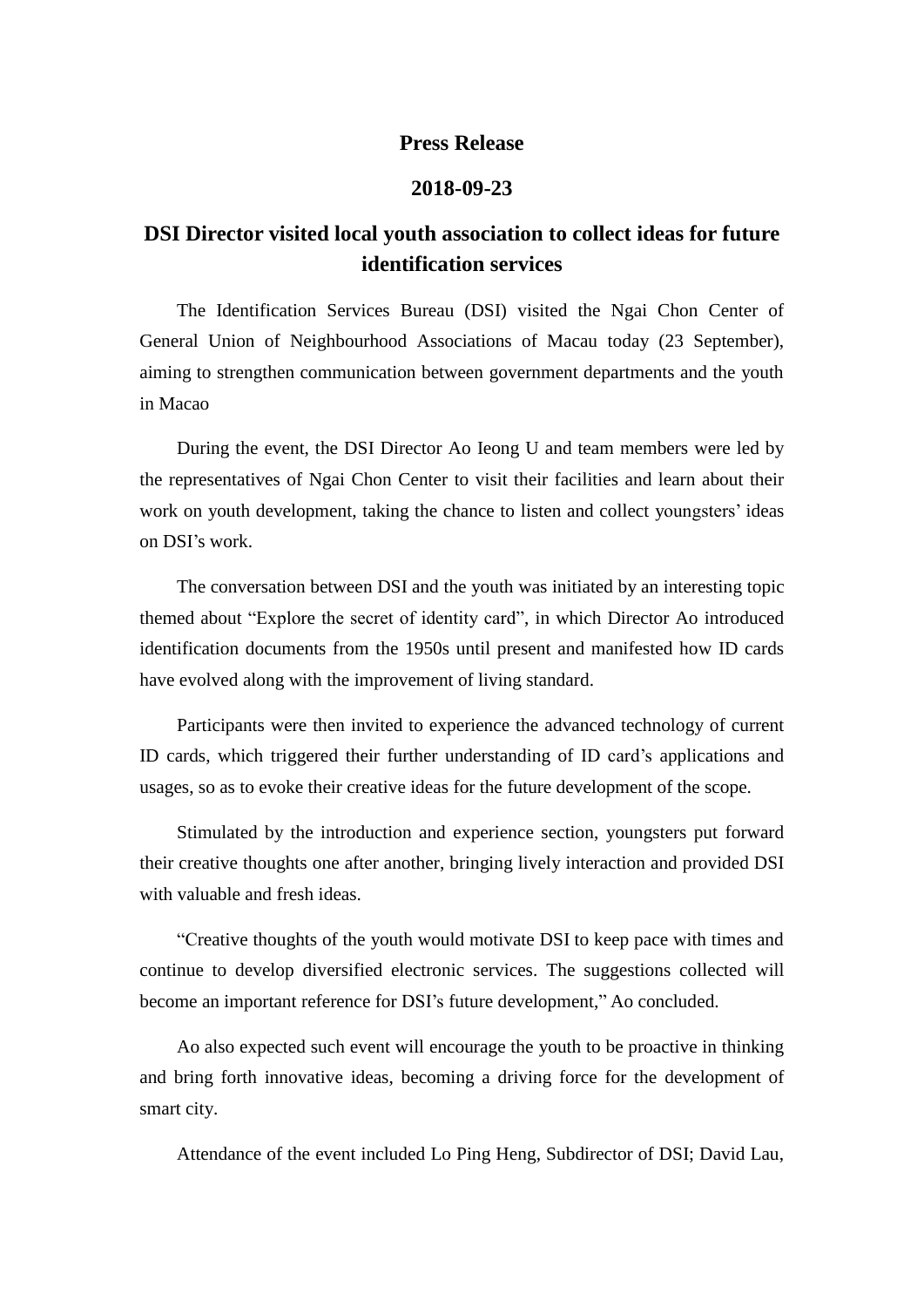Head of the Department of Residents Identification; Chan Un Lai, Head of the Department of Research & Development and Archive Management; Lo Hou Chi, Acting Head of the Department of General Affairs.



DSI Director visited General Union of Neighbourhood Associations of Macau



Lively interaction between DSI Director and local youth